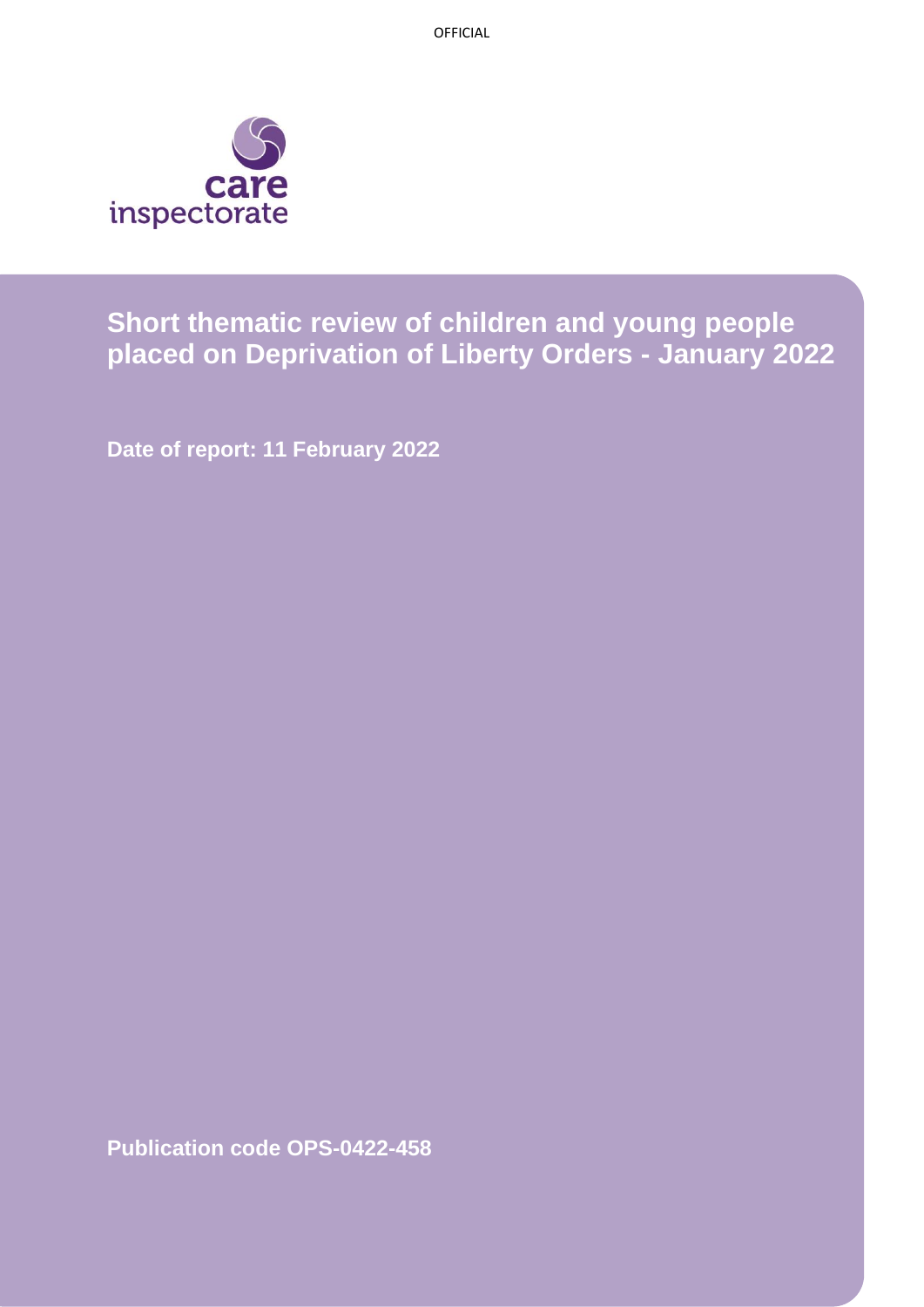# **Short thematic review of children and children and young people placed on Deprivation of Liberty Orders - January 2022**

# **1. Basis**

In conducting this review, we met virtually with the placing authority social workers, key worker or a member of house staff for all the children and young people subject to a Deprivation of Liberty (DoL) Order in Scotland in January 2022; conducted face to face meetings with nine of the children and young people; and had a telephone interview with one young person. One child did not wish to participate in this review.

As the numbers were small (11 cases) we can only give an analysis of quality of decision making and care provision for those cases. They may provide some initial indications of quality of service to children and young people in cross border placements where a DoL order is in place, but we can't guarantee that what we found would be the case for every child ever placed on a DoL order in Scotland. In addition to the DoL order nine children and young people were subject to a full Care Order (section 31 Children Act 1989 England and Wales) and two were subject to an Interim Care Order.

## **2. Review aims**

## **2.1 Provide a snapshot of the range and type of restrictions placed on children and young people on DoL orders in Scotland**

At the time of the review there were 11 children and young people subject to a DoL order placed in Scotland with one or more of the following measures in place:

| <b>Measures within DoL orders</b><br>(NB: most children and young people had more than one condition<br>as part of their order)                                                                                                                                                                 | <b>Number</b><br>Οf<br>children<br>and<br>young<br>people |
|-------------------------------------------------------------------------------------------------------------------------------------------------------------------------------------------------------------------------------------------------------------------------------------------------|-----------------------------------------------------------|
| To be supervised at all times at home, community, whilst travelling<br>(Some orders specify staff ratios of 1:1 or 2:1, and the management of<br>trips into the community, e.g., to be subject to dynamic risk assessment)                                                                      | 10                                                        |
| Restriction of use of mobile and landline phone<br>(Some children and young people were required to hand their phone to<br>staff members at night, one young person was permitted use of a mobile<br>phone subject to a risk assessment)                                                        | 8                                                         |
| Restriction of use of internet and social media                                                                                                                                                                                                                                                 | 7                                                         |
| To be prevented from leaving placement (including locking windows and<br>doors to prevent child or young person from leaving - this restriction was<br>not implemented as, based on Schedule 12 to the Public Services<br>Reform (Scotland) Act, it was not permitted in the services where the | $\overline{2}$                                            |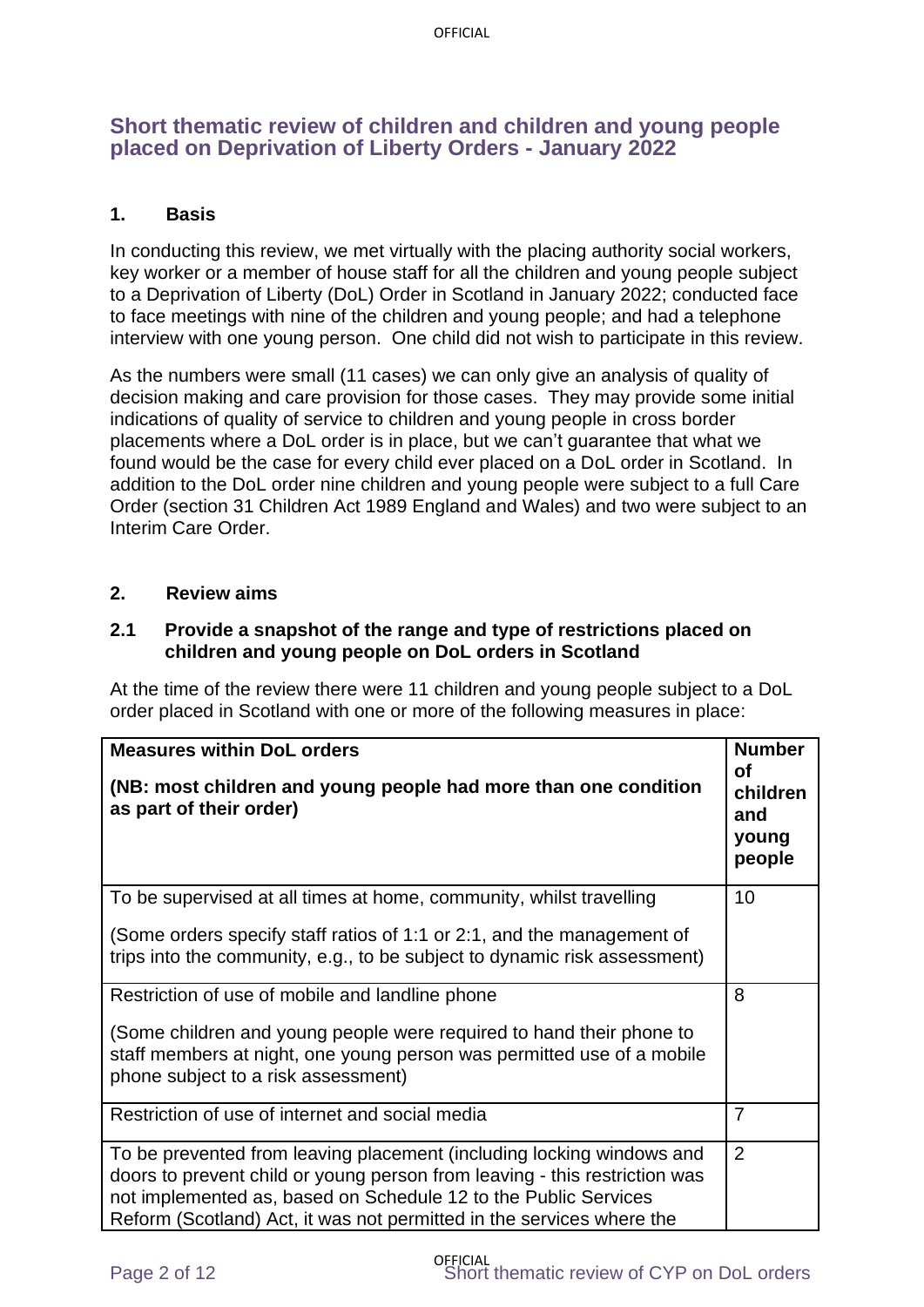OFFICIAL

| children and young people were placed                                                             |   |
|---------------------------------------------------------------------------------------------------|---|
| Use of physical restraint to prevent harm to self and others, including the<br>risk of absconding | 6 |
| Physical restraint not permitted                                                                  | 1 |
| Restricted access to personal allowance                                                           | 1 |
| Search of possessions with and without notice to the child or young<br>person                     | 2 |
| Permission to search the child or young person's room                                             |   |
| Permission to remove knives/sharp objects, makeshift weapons, ligatures                           | 4 |
| Night-time observation                                                                            | 1 |
| Transport to placement (including the use of secure transport)                                    | 3 |
| Measures to be reviewed weekly                                                                    | 1 |

The measures in place were bespoke to the needs and risks in respect of each child or young person, and were reviewed and implemented as part of the care planning process in almost all cases.

## **2.2 Children and young people and their families' rights are promoted during legal proceedings in respect of applications for DoL orders**

All children and young people and their families, as appropriate, had access to an advocate and a solicitor representing their views in the legal proceedings. Some children and young people attended the court to participate in the proceedings. One child commented that the virtual nature of proceedings (due to the impact of Covid-19) made it easier to participate.

## **3. Explore the reasons why those children and young people are being placed in a care home service in another country, and a considerable distance from home**

# **3.1 Rationale for cross border placement**

The intensity of the care package required for the children and young people in all cases necessitated a UK-wide placement search. Resources in the home areas could not provide for the needs/risks of the children and young people. The level of risk posed to the child or young person in their local area was a key factor in the rationale for the cross-border placement. Evidence provided reflected the vulnerability of the children and young people which exposed them to heightened risk to themselves or from others. Early life trauma and the impact on the mental health of the child or young person was evident in almost all cases (10). Child Sexual Exploitation (CSE) was a noted concern in more than half of the cases (six). Self-harm was a noted concern in five cases; five children and young people had a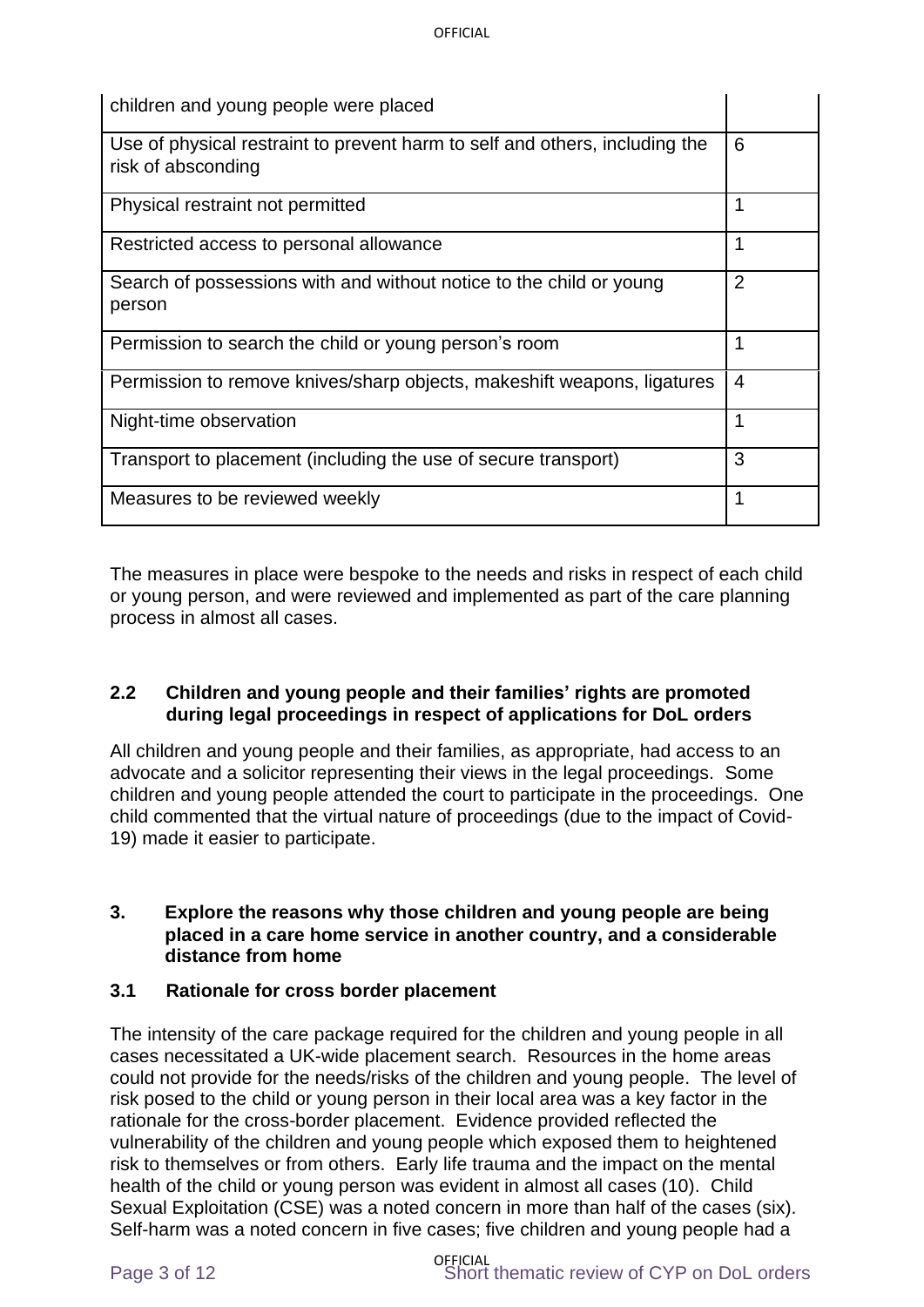formal diagnosis of autistic spectrum condition; significant missing from home episodes was a noted concern in four cases; offending behaviour was a noted concern in three cases; and in three cases the child or young person was at risk in the local community after serious assault. In all cases the child or young person was living with the complexities of at least three of these identified concerns.

Decision making around individual placements was informed by the staff ratio required (in line with the DoL order); smaller numbers of children and young people supported in the children's house; or the opportunity for a singleton placement.

## **3.2 Placement outcomes**

The placing authorities sought placements UK wide for all young people on DoL orders. For two young people decision making was guided by the placing authority's previous experience of working with the service, and the view that the young person's needs could be met. The placement in Scotland had positive outcomes for the child or young person in most cases. Eight children and young people provided detail related to the positive impact of their placement location. Children and young people noted:

- the move to Scotland was beneficial as it allowed them to put distance between them and peers with whom they had been involved in a lot of difficulty. This has allowed the space to reflect on their situation and to make significant progress
- that they viewed themself as settled in their placement with aspirations to stay until 18 years old and then reside in the local area
- that they saw the service as a home and wished to remain there until they are 18

Contact with those important to the child or young person were in place for most children and young people (10). Where there were issues relating to frequency/quality these were directly related to factors outwith the child or young person's and placing authority control, for example, related to the parents own difficulties. Contact plans with placing authority workers were in place for all children and young people at a frequency that was beneficial and in line with care plans. Face-to-face visits, video calls, and telephone calls were all noted to be available by the children and young people, with children's house staff detailing the benefits of regular communication.

## **3.3 Children and young people's understanding of their rights**

In all cases the child or young person was supported to develop a fuller understanding of their rights once they were placed in the service. As noted earlier, in all cases an advocate and solicitor represented the child or young person throughout the court process with five children and young people attending and actively participating. Where the child or young person lacked understanding of their rights at the point of the DoL order being made and/or placement commencing, it was clear that direct support from key professionals: social worker, advocate, court guardian, independent reviewing officer, and children's house staff had helped them develop a heightened understanding through the placement. In two cases the child or young person lacked any understanding at the point of placement; in both these cases the DoL order was in place pre-placement and support from the care team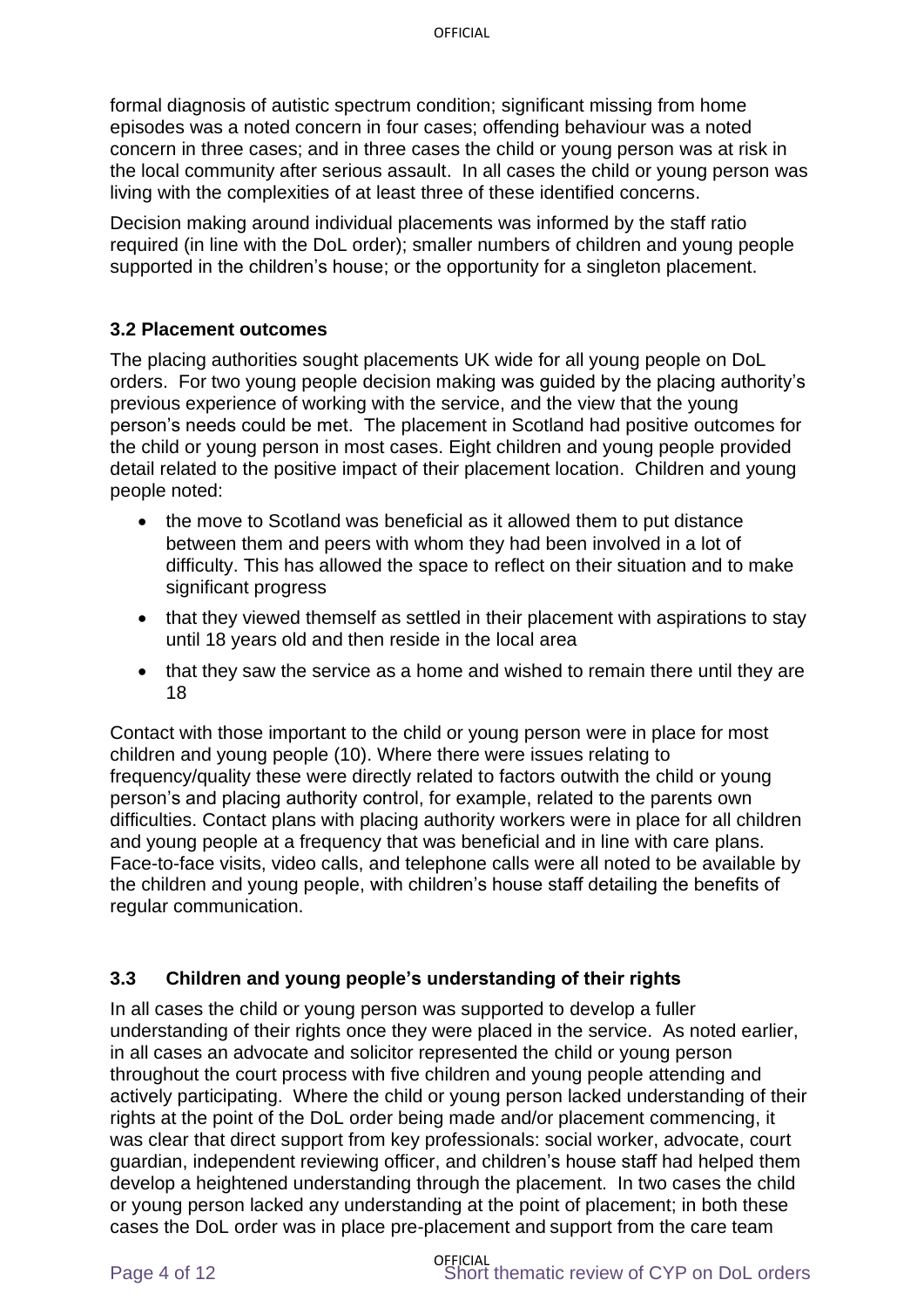helped the young people fully understand their circumstances. In most cases (nine) the rights of the child or young person were being honoured and upheld. However, in two cases the delay in placement move and care planning were identified by the children and young people as having negatively impacted on them, for example they were anticipating leaving but this had not happened and they had no clear information on when they would be leaving.

## **4. Assess the quality of shared decision making and information sharing in the admissions and matching of children and young people on DoL orders being placed in Scotland.**

#### **4.1 Information sharing**

Information provided by the placing authority to the children's house, in all cases, detailed the placement requirements and the historical and current factors impacting on the child or young person's need for a protective placement with identified safeguards. The legal status was understood in all cases except one, where a new social worker had recently assumed responsibility and was unaware of the DoL order, although the child's history and needs were shared. However in all cases, the host authority and relevant services were not included in the placement decisionmaking. Notification was made in all cases at the point of placement or post admission. Responsibility for registration with local services was devolved to the staff within the care service. One young person was significantly impacted by delayed registration as their health and education needs were not being met for a significant period of time.

## **4.2 Involvement in decision making**

All the children and young people and/or their parents/carers, where appropriate, were involved in the decision making. Whilst the limited resources impacted on choice, children and young people had an understanding of the search for a resource UK-wide and the rationale for it at the time of the decision, for example due to crisis, additional support needs, or limited local resources. Two children and young people understood the alternative was secure accommodation. Children and young people were involved in the decision-making for the cross-border placement in eight of the cases. Evidence for the children and young people not involved in decision making suggests the level of risk the child or young person was exposed to directly guided the level of involvement. For example decisions needed to be made quickly due to the level of risk, or the child or young person was not in an appropriate frame of mind to engage with the decision making process. Parents/carers were involved in decision making in seven cases; two of these were cases where the child or young person had not been involved. In seven of the cases the placements were planned and four were made on an emergency basis; three of which involved the child or young person or parent/carer in the decision making. The involvement of children's house staff was evident in seven cases and detail provided reflected the benefits of this in relation to the placement planning for the child or young person and the care team.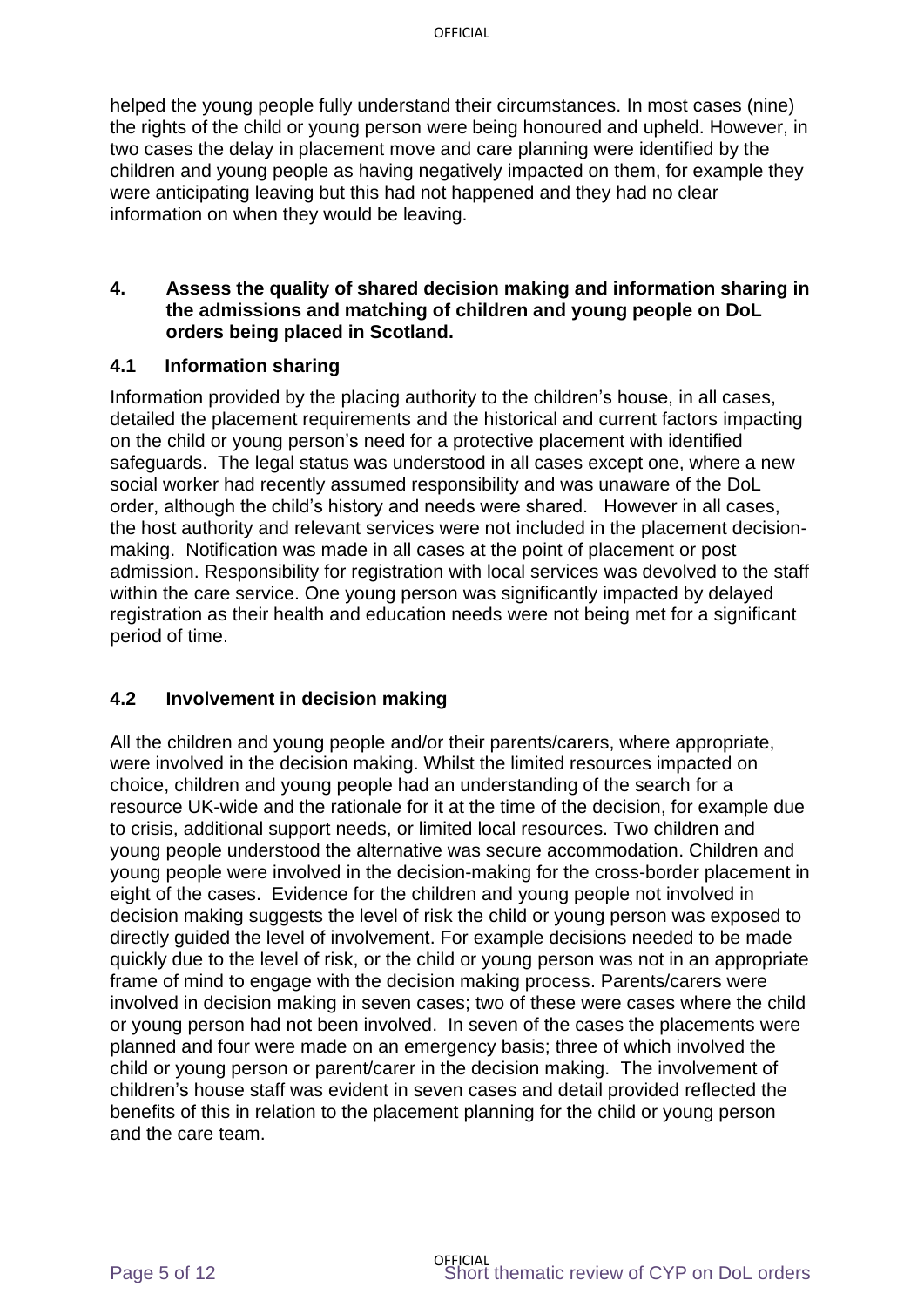## **4.3 Transport to placement**

The transport to placement, noted by all to be a lengthy journey, was provided by secure escort services for the child or young person in eight cases; in almost all of these cases (seven) the adults were not previously known to the child or young person. For five of the children and young people the experience was detailed as negative resulting in feelings of being scared, frightened, distressed and/or nervous. Children and young people said the experience was more positive when they had been involved in the planning; when they knew at least one of the adults involved and could engage in activities en route (such as stopping for food or playing games); or where they could speak to people they knew by phone while they were travelling.

The planning for transport to placement in three cases involved the child or young person and was more child-centred and co-ordinated around the child or young person's needs. Two children and young people were supported to travel by the care team from the children's house with another, at their request, supported throughout the journey by their social worker and support worker. The involvement of the child or young person in the planning and the support of an adult, directly holding a role or relationship with the child or young person, was beneficial.

## **5. Assess the use of restrictions and resulting outcomes for the child or young person during the placement**

## **5.1 Placement arrangements**

Children and young people subject to DoL orders in Scotland were placed in houses delivered by private providers, often in rural areas, where staffing ratios are high; minimally one member of staff for each child or young person with one child being cared for by three-four staff members. Eight children and young people were cared for in very small house settings with fewer than 3 children and young people residing in the house. All the children and young people had an identified key worker who provided support in individual sessions in addition to the support provided by the rest of the care team. All children and young people reported positive relationships with the staff caring for them.

## **5.2 Planning for placement**

Seven children and young people were already subject to a DoL order when placed in Scotland. An order was sought for the remaining four children and young people during placement due to emerging concerns about their behaviour and the level of risk to which they were exposed, as a result. The restrictions were seen as necessary to implement a plan to keep them safe. The nature and use of measures permitted within each order were detailed in almost all children and young people's plans.

## **5.3 Use of measures to restrict a child or young person's liberty**

The type and number of measures to restrict a child or young person's liberty were particular to the needs and risks for each individual child or young person.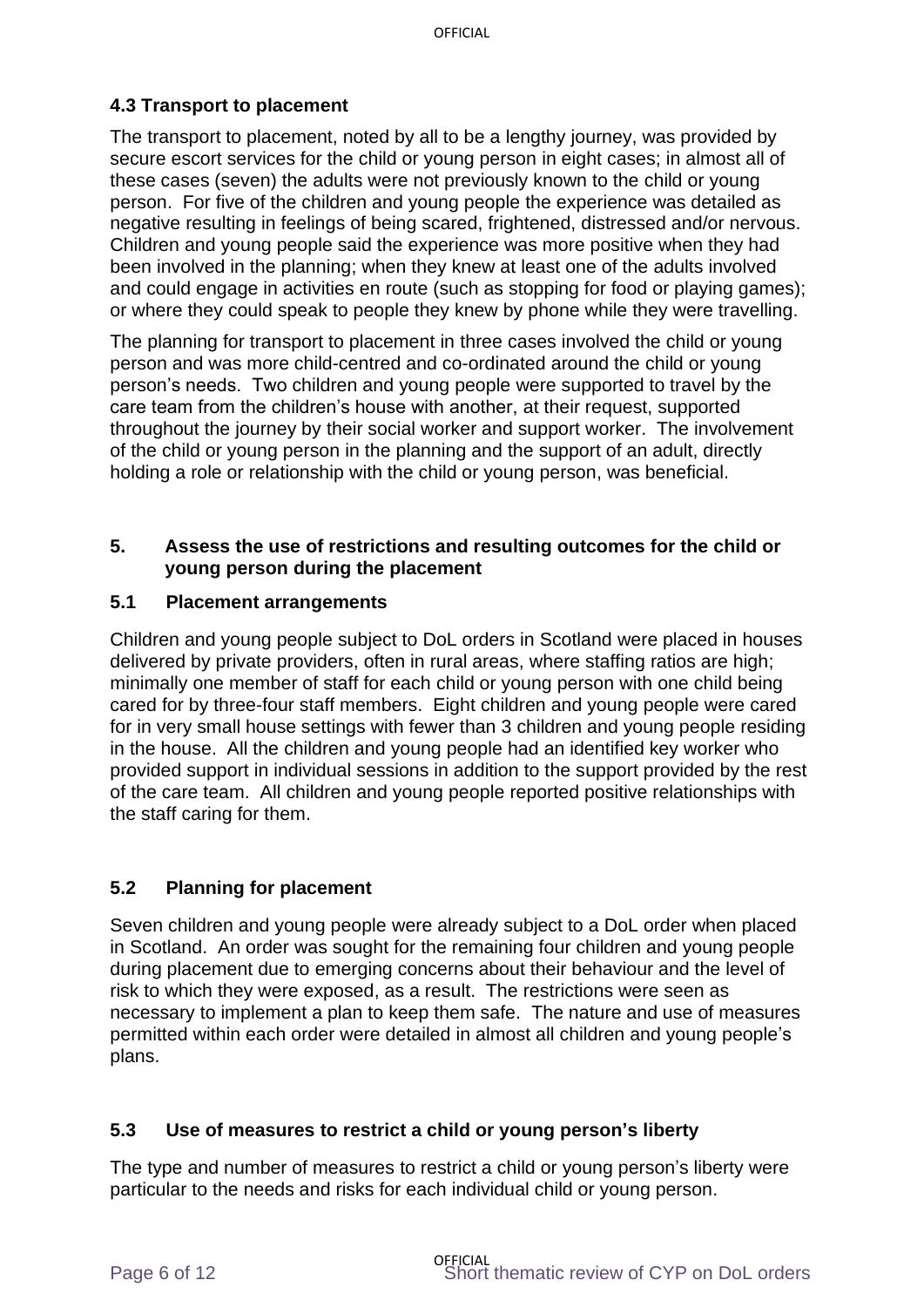Scottish courts review DoL orders minimally every 3 months however the circumstances for one child or young person were reviewed more often as there had been an unplanned ending of placement resulting in a move to another Scottish resource pending a return to the home area. The court has maintained a regular overview of this young person's circumstances as plans have changed.

We found that the measures were applied in the least restrictive way, promoting the child or young person's rights. The measures in place within the DoL order reflected the greatest level of restriction applied to the child or young person. The measures which are applied with 'permissive intent' were implemented in line with ongoing risk assessment, review, and the child's plan. This means that although the measures have been authorised for use, the service does not need to implement all of the measures. As progress is made, restrictions vary and reduce over time with the aim of evidencing progress to remove the DoL order.

## **5.4 LAC reviews**

Nine children and young people had an up to date Looked After Child's Plan formulated at a review conducted by an Independent Reviewing Officer (IRO). One young person's LAC review was overdue due to the absence of the IRO and a decision to delay the meeting until the IRO returned to work. Postponing the review was seen by the adults involved as being in the child or young person's best interests given the positive relationship they have with their IRO. A planning meeting had been held in the interim however the child or young person was of the view that their plan was unclear creating uncertainty for them.

A review was overdue for another child or young person following a change of placement. The placement for this child or young person was temporary until an appropriate placement could be identified in the home area. This child or young person would have benefited from an interim review to ensure the plan was clear to them and others involved.

#### **5.5 LAC reviews / use of DoL order**

The measures contained in the DoL orders were reflected in the plans for nine children and young people. The requirements of the order were not specified in a plan or reviewed for the young person waiting on a placement in their home area. For another child, in which the least restrictive measures were in place, the service provider and a newly allocated social worker were unaware of the existence of the DoL order and as such it was not reflected in plans.

## **5.6 Children and young people's participation in reviews**

All children and young people were given the opportunity to participate directly in their most recent review with nine children and young people attending their meetings; one child choosing to attend part of the meeting; and one young person who contributed their views to others to represent at the meeting.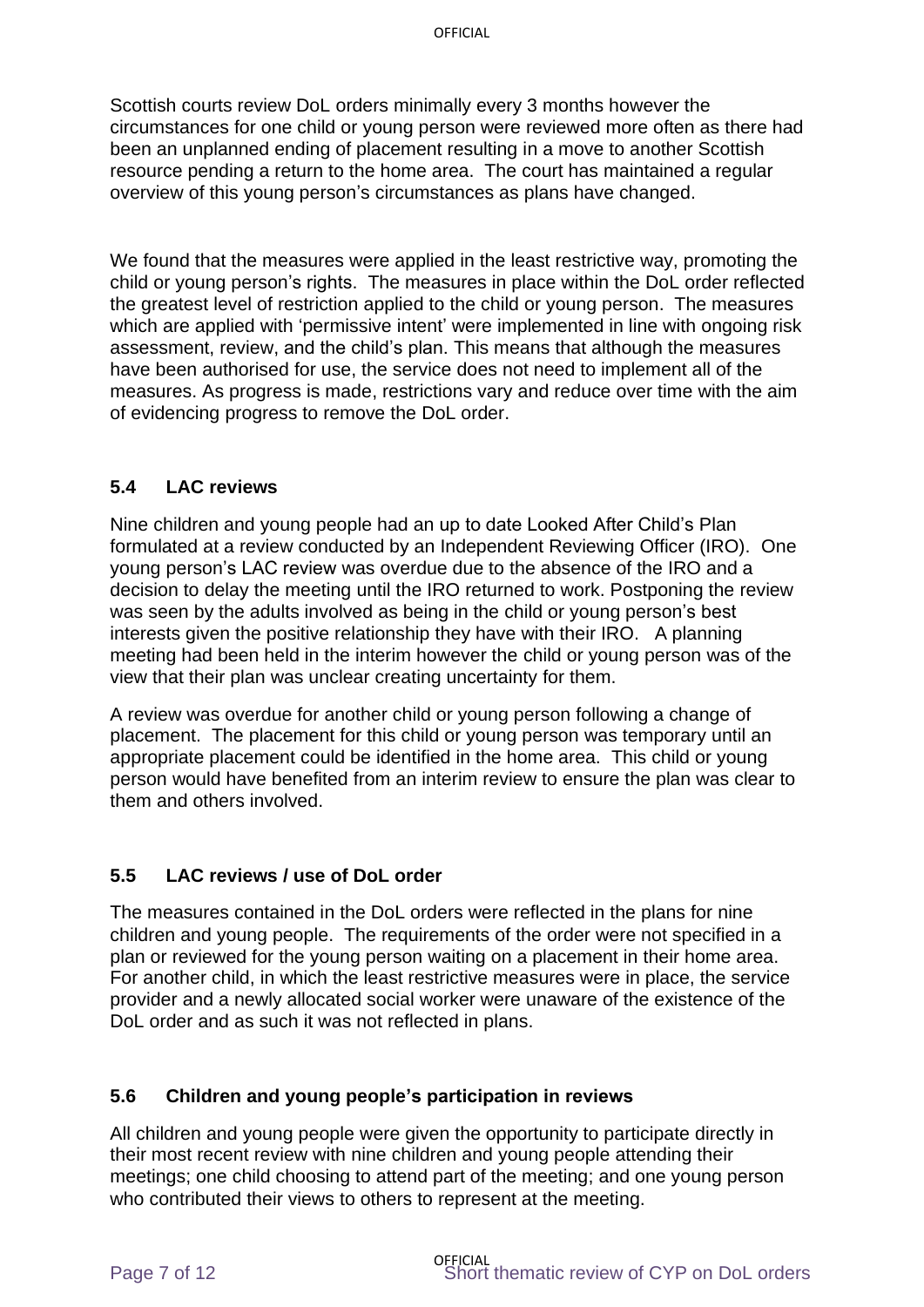## **5.7 Support plans**

In addition to LAC reviews, support plans were in place and reviewed regularly by service providers. These plans incorporated the measures in place and the extent to which these were being implemented to support the child or young person's plan and help the child or young person progress. A few children and young people's plans agreed full implementation of all measures. Most were using some of the measures with the ability to reinstate them if the assessment of risk indicated this.

Overall plans were being reviewed and implemented with the aim of not having the restrictions required by the DoL order where appropriate. Decisions were being taken jointly between service providers and the placing authorities through the provision of regular updates and meetings. Children and young people were contributing their views to these discussions.

During the review we were able to see how services were attempting to minimise restrictions for most children and young people, e.g. length of time with mobile phone; increasing time using internet and social media; unsupervised community access with friends; and attendance at school and college, etc. to promote the child or young person's rights and growing levels of independence.

In two cases there was no ongoing communication regarding plans for the use of the measures within the DoL order, i.e. where the order was thought to have lapsed and where the child or young person was awaiting a placement in the home area.

#### **5.8 Impact / Outcomes**

#### **Placement progress**

Of the 11 children and young people placed on DoL orders, seven were placed on a planned basis and four placements were organised on an emergency basis.

Children and young people interviewed as part of this review reported positively regarding their experience in placement and relationships with their care teams. This included children and young people placed on an emergency basis.

Children and young people commented:

- "I like the staff I would be happy here it were nearer my home"
- "The move to Scotland has allowed me to put distance between me and my friends who I've got into trouble with"
- "Scotland is very good I love it it's nice and peaceful and not too busy
- "I feel calmer and able to work with people here to think about my future"

For one child it was noted that for the first time there is a safe and consistent staff team who have not given up.

Alternative placements were being sought for two children and young people; one who was placed on an emergency basis and another whose placement was planned but assessed as not meeting their significant mental health needs.

The rural locations, the small house environments, and the commitment of the staff groups caring for children and young people were seen as significant factors in the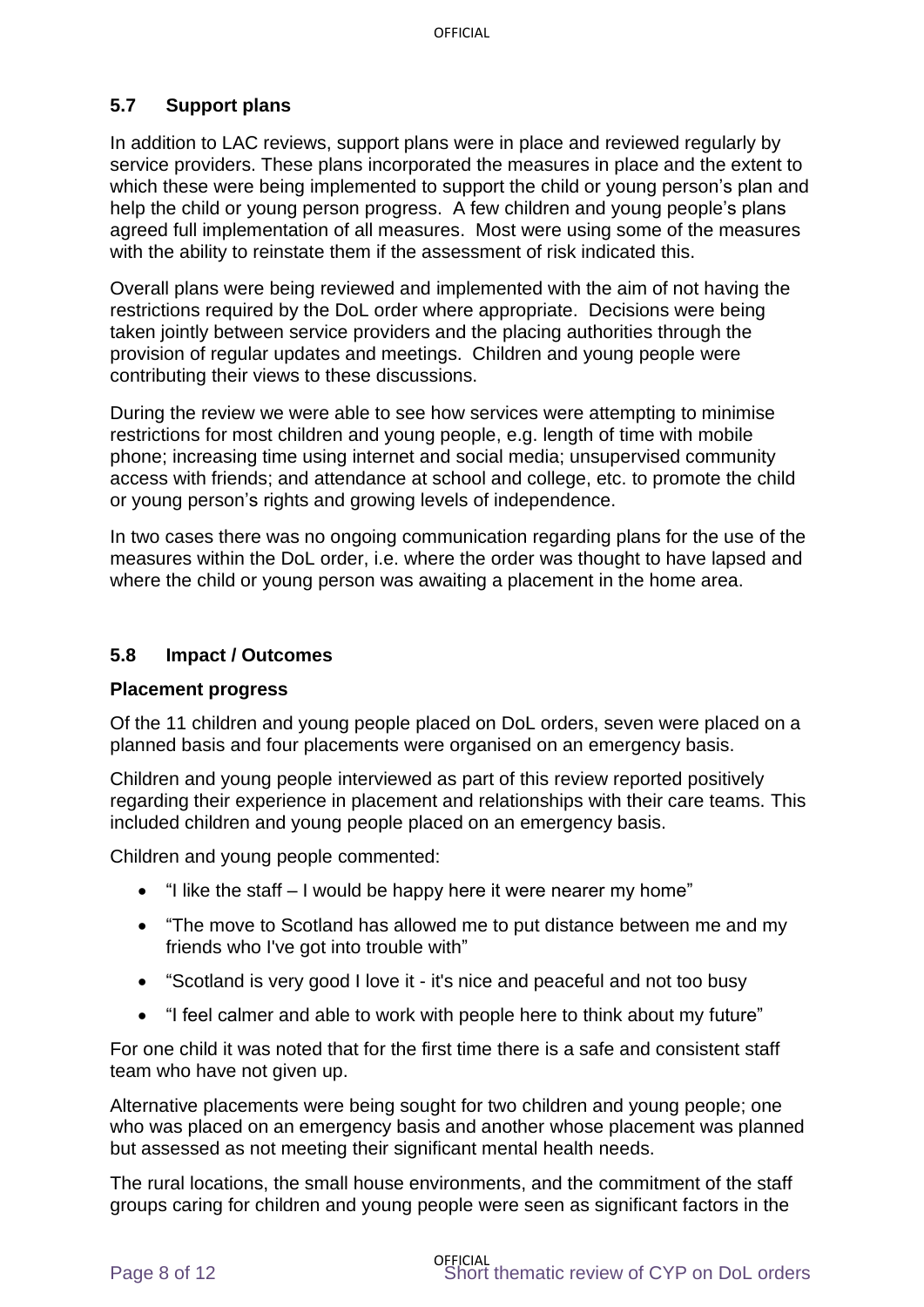progress most young people made by professionals involved and young people themselves.

Nine children and young people placed on orders had made significant progress in the placement, resulting in a reduction of risk and easing of the measures within their orders. The assessed level of risk in respect of two children and young people indicated continued use of most of the measures in place and plans were in place to identify alternative placements for both children and young people. All the children and young people were supported by their care plans and the measures within the DoL order to make progress.

#### **Education provision**

10 children and young people were achieving educationally either through attendance full-time or part-time in mainstream education; education provided by the service provider; or through college and attending work experience. Some children and young people were participating in education and working towards qualifications after years of no provision.

One child or young person who was excluded from school, was awaiting a care placement imminently, in the home area. Therefore no attempts had been made to find alternative education provision for them in Scotland.

#### **Family contact**

Different ways of maintaining contact (e.g. phone, social media, in person) had been considered for all the children and young people. Nine children and young people had contact at a level that they were satisfied with and organised at a level appropriate to the plan. One young person had telephone contact however face-toface contact had been limited and this was difficult. The plan was for this child or young person to return to the home area partly to address family contact issues. Attempts had been made to organise contact for another child or young person however this was impacted by the quality of family relationships.

#### **Promoting interests, hobbies and community integration**

All children and young people were supported to participate in hobbies, activities and leisure pursuits of interest to them, based on a risk assessment / plan and the measures within the DoL order. Some were doing so unsupervised in the community, and others were supported by their care team. By doing so, and through attendance at school or college, children and young people were afforded the opportunity to make friends locally.

#### **Health needs**

All children and young people were registered with universal health care providers, and most had attended routine appointments and where required had received more specialised input. One child had not received medication prescribed whilst moving between health board areas, and would have benefitted from additional support to access routine health care.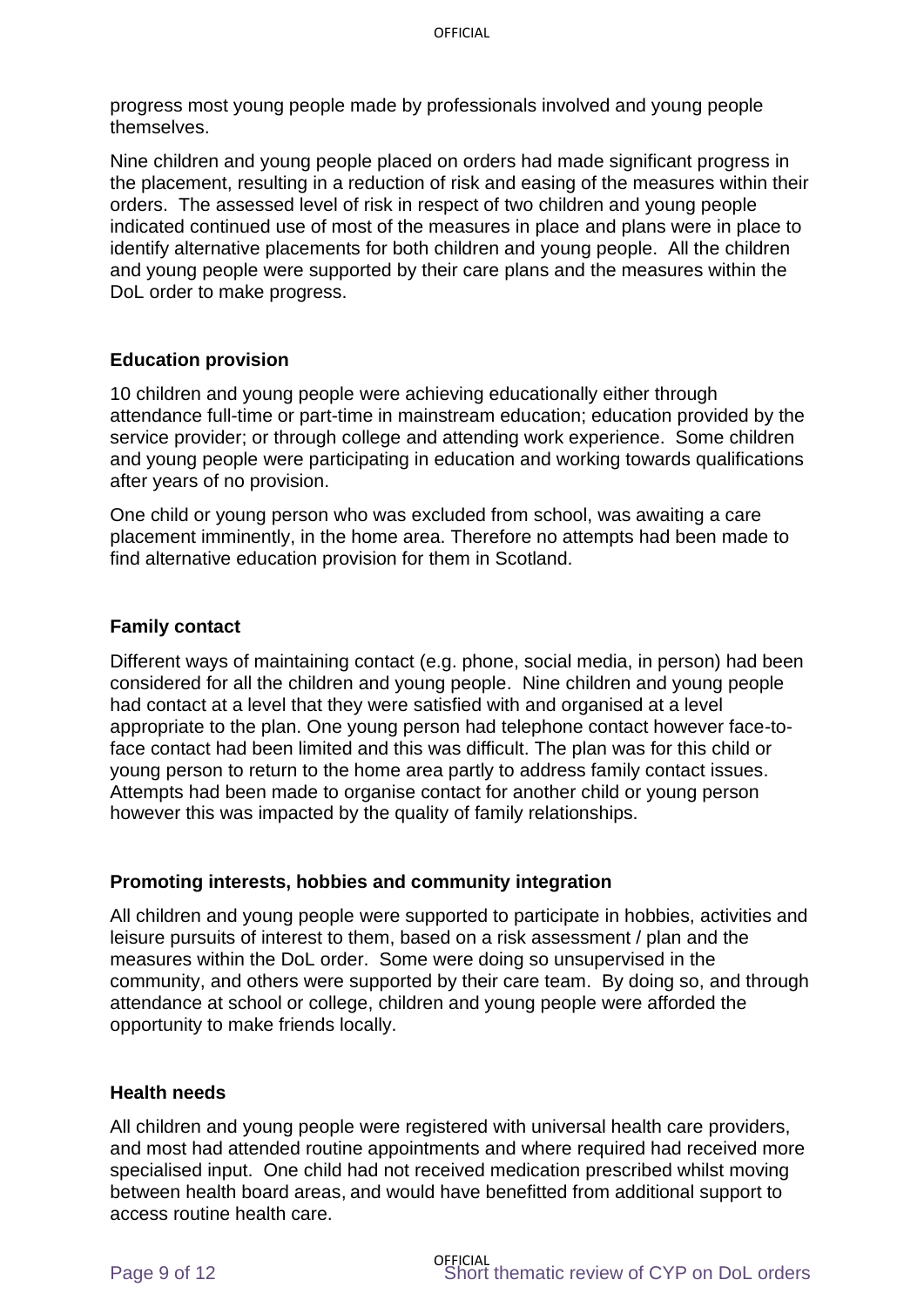Where required, children and young people had access to CAMHS, with transition between CAMHS teams being well supported at the time of the move.

Nine children and young people had access to CAMHS or in-house specialist intervention services. Support was also available to the care teams to support their work with children and young people. There was evidence of good work between CAMHS teams to support the young person's transition and there was no evidence of delay for young people requiring specialist therapeutic intervention.

## **Staff training**

Almost all of the staff caring for children and young people had not received formal training on English care orders, including DoL orders. One UK wide service provider incorporated English and Scottish legislation into their training, including DoL. Others reported relying on the knowledge of colleague's previous experience of caring for young people subject to DoL orders for advice, or advice from placing authorities. Most appeared to understand the implications of the legislation for the child or young person cared for. However there were two children and young people as detailed above where there were issues in the implementation of the DoL order, as staff were either unaware of it or unclear about the restrictions that had been agreed.

Staff had had training on caring for children and young people who had experienced trauma.

## **6. Opportunities for Improvement**

Whilst the review highlighted a number of positive examples of practice, we cannot be confident this would be mirrored if we looked at the cases of all children placed in Scotland from other parts of the UK. There were several areas where we believe practice could be strengthened, which are detailed below. While we looked only at a small number of cases where children are placed on DoL orders, these recommendations may be of relevance to all children and young people placed cross border.

- 6.1 It would be helpful to have UK-wide guidance to support good practice in meeting the needs of all children and young people placed outwith their country of birth.
- 6.2 Better coordination in meeting the needs of children and young people would be supported by a pre-placement multi-agency planning meeting being convened, or in the case of an emergency placement, a meeting within 72 hours of commencement. Meetings should include representatives of the placing authority, host authority, service provider, and health, education and police services. The focus should be on ensuring a shared understanding of the child or young person's needs and how these can be met within placement and by services, if required, in the area in which they are to be placed.
- 6.3 Training developed by a national organisation should be available for all service providers involved in cross border placement provision on English legislation, including specific detail relating to DoL orders.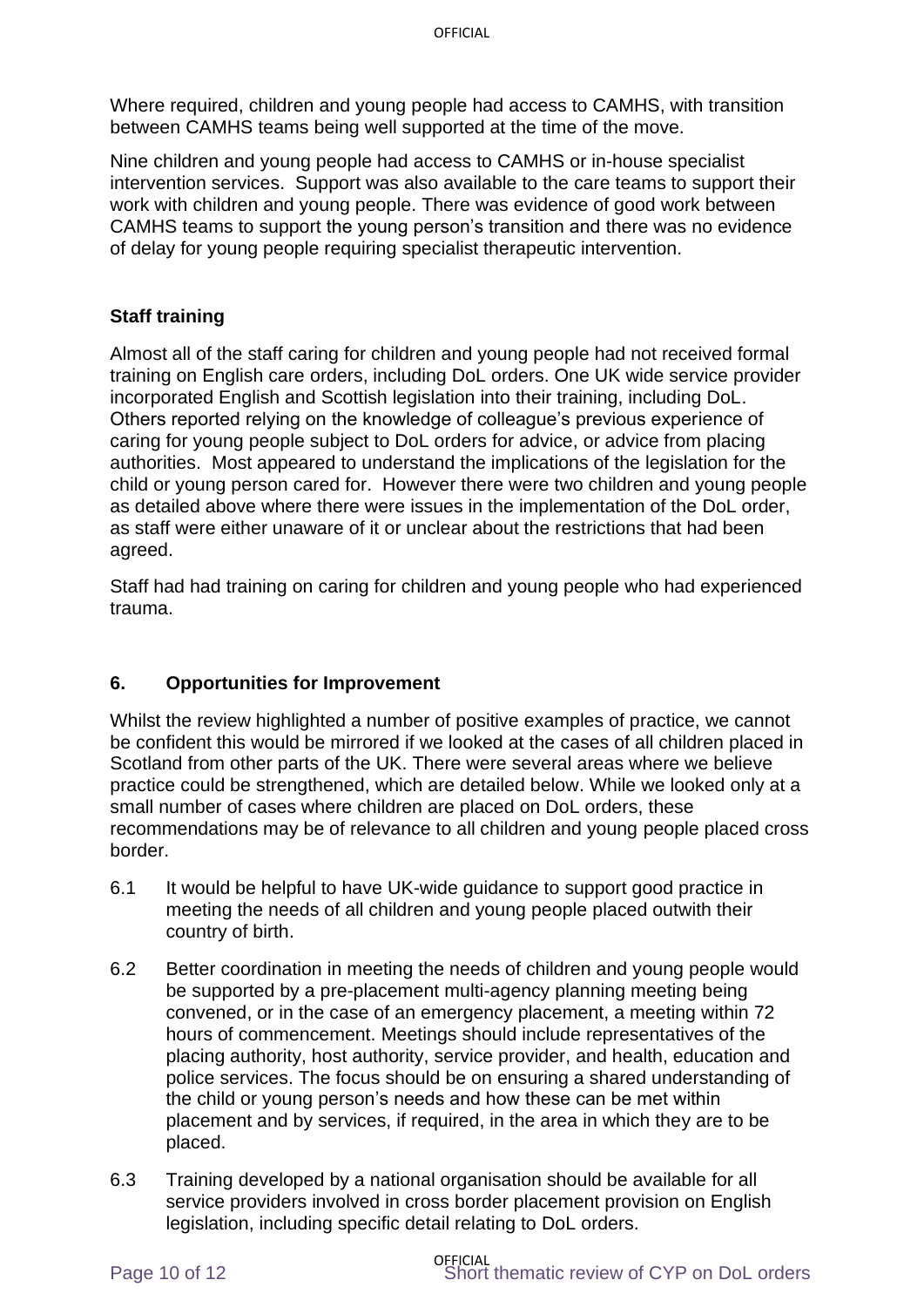- 6.4 The use of secure escort services to transport children and young people requires additional consideration to ensure it is trauma informed and childcentred given the impact for children and young people as outlined above
- 6.5 Improved practice would be supported by comprehensive guidance for services supporting children and young people placed cross-border (covering, for example, responsibility for transport support; training on English legislation and pre-placement planning). Guidance should be in line with, and reflect, child-centred, rights-based approaches.